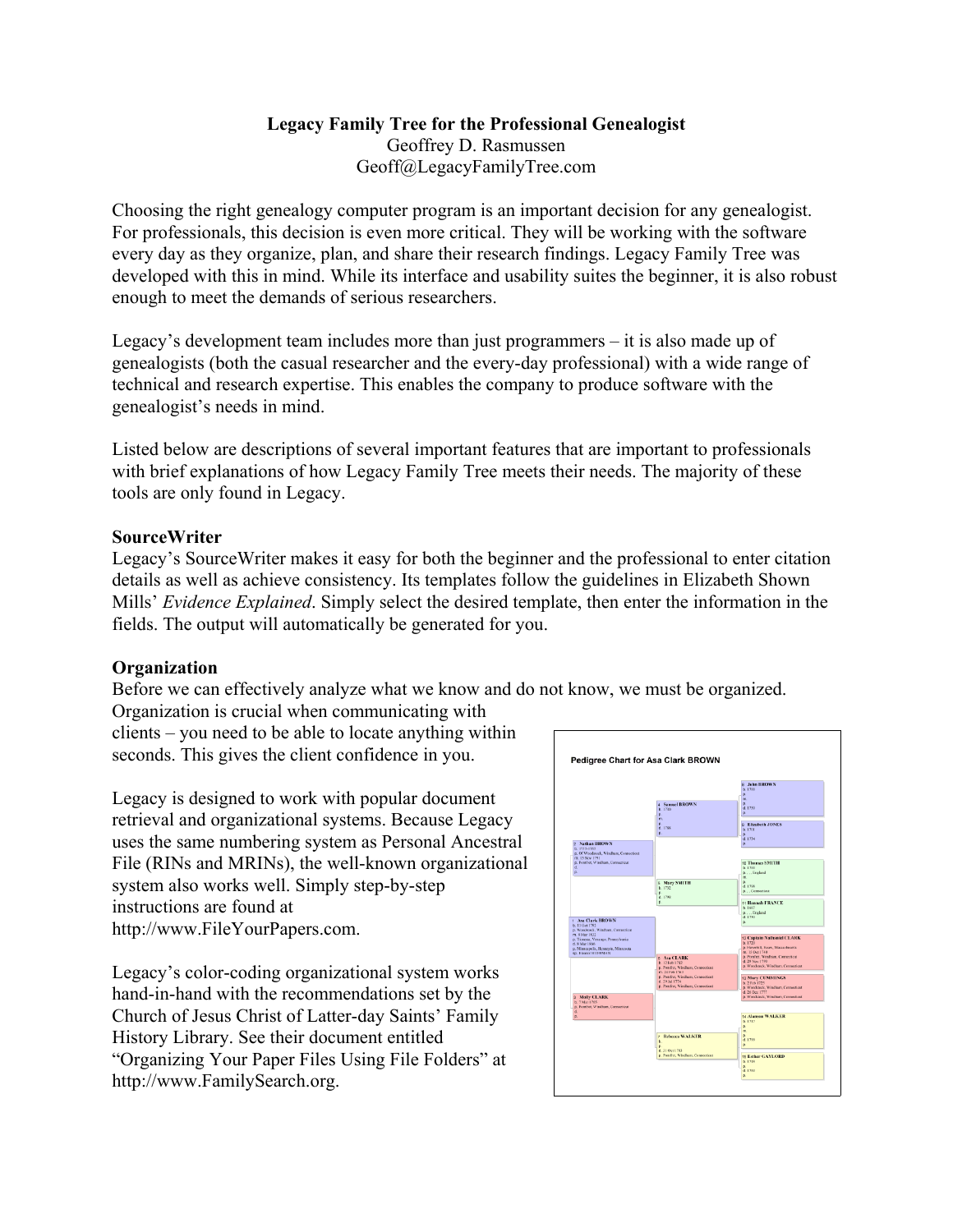Different organizational systems work better for some than do others. Millennia has published several popular systems in their *Legacy News* at http://legacynews.typepad.com/legacy\_news/organization

#### **Locations**

At a recent conference, a researcher asked for help on their brick-wall ancestor from Connecticut. The ancestor was supposedly born in 1700 in Windham County, Connecticut. We entered this information into Legacy and the following message appeared: Brick-wall problem solved. The researcher was looking in the wrong jurisdiction for the time period. Legacy's built-in **U.S. county verifier** warns researchers when wrong information is entered. Clicking on the *Show County List* button provides a list of all known counties, their Start Year, End Year, parent and progeny counties to help identify the correct jurisdiction for the time period.

| <b>County Didn't Exist Then</b>                                                                          |  |
|----------------------------------------------------------------------------------------------------------|--|
| Windham County did not exist in 1700 in the state of Connecticut. It was not<br>Y<br>founded until 1726. |  |
| 0K<br>Show County List                                                                                   |  |
| Turn off USA County Verification                                                                         |  |

The **USA County Verifier report** produces a list of all potential problems with these locations through the database. It is accessible via the *Tools* menu.

The **Geo Location Database** includes information on 3.5 million locations from around the world. It can be used to learn the correct spellings of locations, identify the latitude/longitude, identify missing counties, and even perform radius searches. Suppose the ancestor is known to have been from Woodstock, Windham County, Connecticut. Searches in these records were negative. The next logical step is to search the records of the surrounding towns and villages. In the Geo Location Database, simply select the desired location, click on the *Binoculars* icon in the lower right, and enter the desired radius distance. The results will provide a list of all places within the given radius, and the research can progress.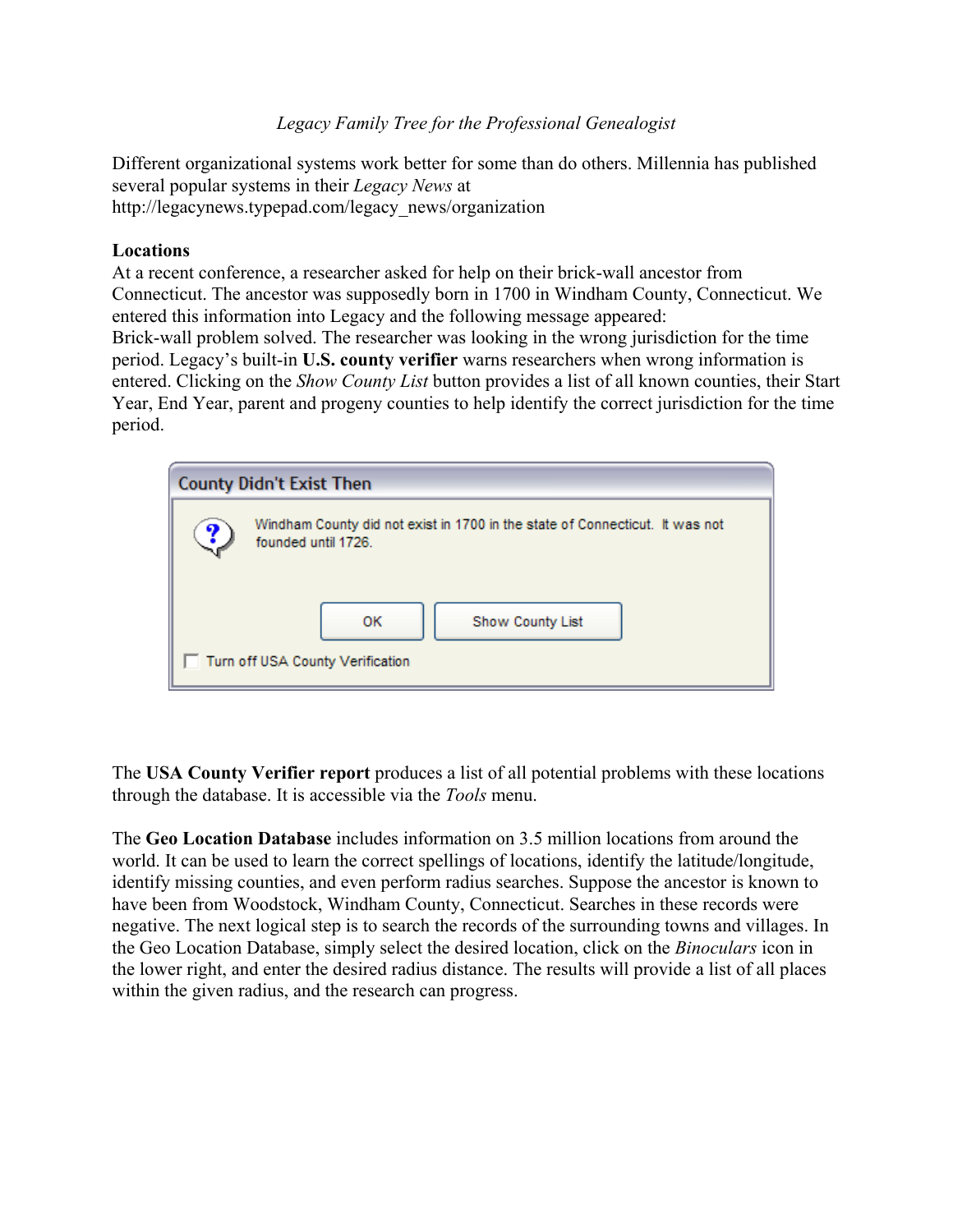Finally, consistency in data entry of locations is important for a number of reasons. If you have seen information published where the same location is spelled in a variety of formats –

Charlton, Worcester County, Massachusetts, USA Charlton, Worcester County, Massachusetts Charlton, Worcester, Massachusetts Charlton, Worcester, MA Charlton, Worcester Co., MA Charlton, Worcester County, MA, USA

– you may question the accuracy of other information that the researcher is presenting. If these variations of locations are linked to a hundred different ancestors, it will be time consuming to standardize. Legacy's **Master Location List** makes the standardization task simple and quick.

- 1. Simply highlight the non-standard locations (using Windows' shortcuts of Ctrlclick or Shift-click),
- 2. click on the *Combine* button at the bottom,
- 3. highlight the destination location,
- 4. and click on the *Combine* button once more.

Instantly, all of the non-standard locations are combined with the desired format, thus saving hours of data entry – a costly expense.

#### **Local Histories and Research Guidance**

Understanding the history of where your client's ancestors lived will not only help you extend the research, but will also kindle the relationship with your client as they learn about their ancestor's history. Local and county histories not only provide historical, geographical, religious, economic, and social information, but they are filled with extensive biographical information. Locating these local histories is usually not a major undertaking, as most major universities, and especially the Family History Library have good collections.

However, the Family History Library only has a small percentage of published local histories. Just *knowing* that other histories exist and where they are located brings hope and renewed determination for even the strongest brick wall researchers. Legacy's **Research Guidance** contains the most comprehensive directory of North American local histories in existence. In fact, of all the listings of local histories that Legacy contains, the complete collection of the Family History Library only accounts for about ten percent of those in existence.

To access the register, click on the *Research Guidance* tab, and click on the *Preliminary Survey* button. Then click on the *Local Histories* tab. Legacy displays a listing of all the local histories that are relevant to the current individual. Because the data (names/dates/places) about the person has already been entered, Legacy knows where the person lived, and then recommends only the local histories that would pertain to them. Many of these histories are being published online – clicking on the *Online* button takes you directly to the text.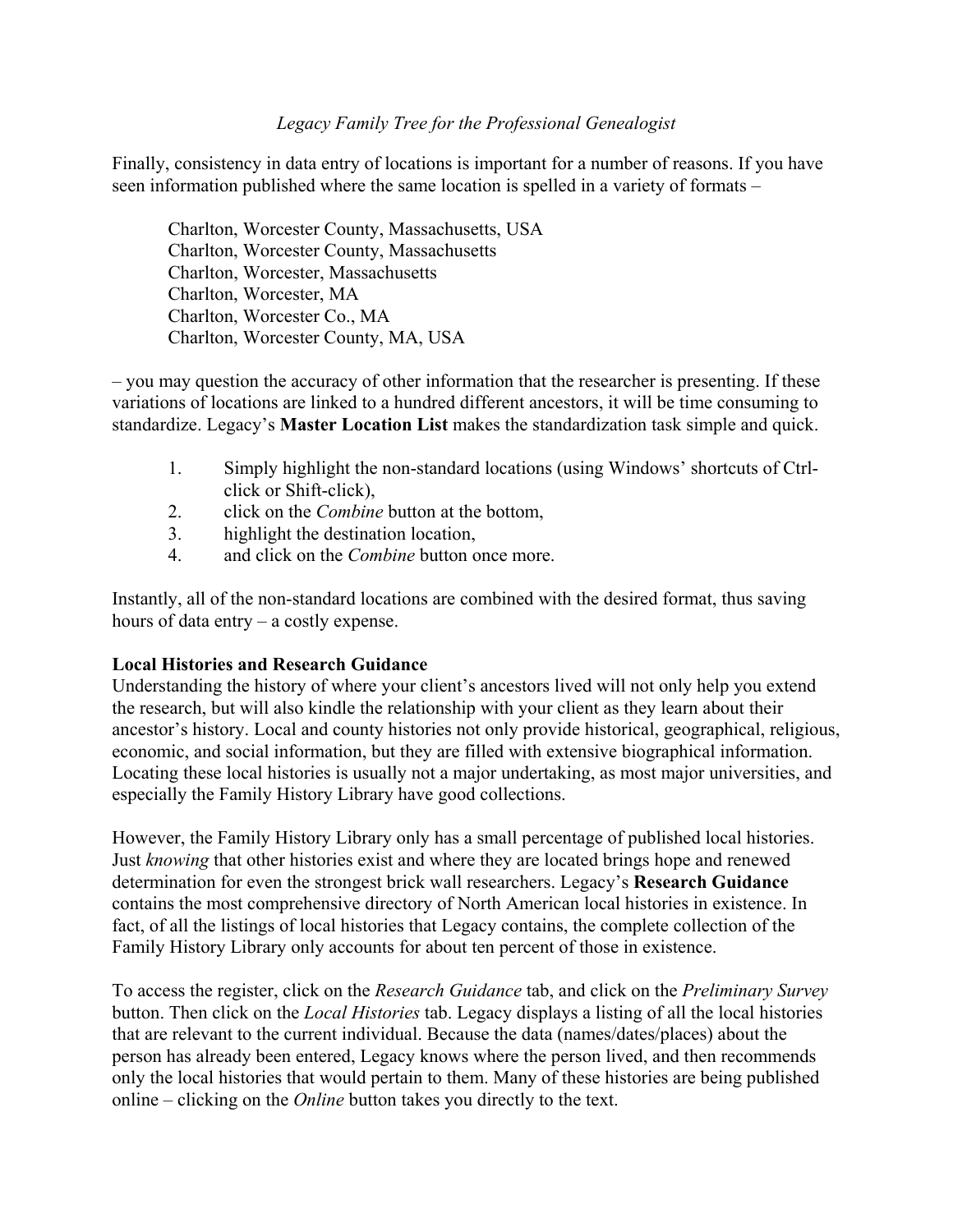Research Guidance also analyzes the known information, and provides suggestions based on the goal of birth, marriage, death, parents, siblings, maiden name, and history. These suggestions are prioritized in the order in which they should be searched to achieve the goal. Beginning researchers appreciate the 24/7 assistance; professionals benefit from the checklist-style approach. It is difficult, even for the seasoned professional, to remember all the different sources available, and to keep up with the new indexes being published online. Many professionals use Research Guidance as a checklist to ensure that they have covered everything. Legacy's Research Guidance is built-in, no additional software is required. Just click on the *Plan to Search* button, and the source is added to your To Do List.

| <b>Research Guidance Results for Asa Clark BROWN</b>                                                                                                       |                      |   |                          |                  |                                                   |      |                                              |                                                                                                                                                         | $ \sigma$ $\times$ |
|------------------------------------------------------------------------------------------------------------------------------------------------------------|----------------------|---|--------------------------|------------------|---------------------------------------------------|------|----------------------------------------------|---------------------------------------------------------------------------------------------------------------------------------------------------------|--------------------|
| <b>Asa Clark BROWN</b>                                                                                                                                     |                      |   |                          |                  |                                                   | Edit | Options                                      | Help                                                                                                                                                    | Close              |
| b. 11 Oct 1792, Woodstock, Windham, Connecticut                                                                                                            |                      |   |                          |                  |                                                   |      |                                              |                                                                                                                                                         |                    |
| d. 8 Mar 1866, Minneapolis, Hennepin, Minnesota                                                                                                            |                      |   |                          |                  |                                                   |      |                                              |                                                                                                                                                         |                    |
|                                                                                                                                                            |                      |   |                          |                  |                                                   |      |                                              |                                                                                                                                                         |                    |
| <b>O</b> Review Timeline<br>$\bullet$<br>Preliminary Survey (94)                                                                                           |                      |   |                          |                  | <b>8 Suggested Sources (114) 4</b> To-Do List (5) |      |                                              |                                                                                                                                                         |                    |
| Goal: Birth   Goal: Death<br>Goal: Marriage                                                                                                                | <b>Goal: Parents</b> |   | Goal: Siblings           |                  | <b>Goal: History</b>                              |      |                                              |                                                                                                                                                         |                    |
| 90 Suggested Sources                                                                                                                                       |                      |   |                          |                  | <b>Source Tip</b>                                 |      |                                              |                                                                                                                                                         |                    |
| Rank Source Name                                                                                                                                           |                      |   | Online Ignore To-Do Done |                  |                                                   |      |                                              | Minnesota State Census, 1857: This census may provide information on                                                                                    |                    |
| Minnesota State Census, 1857<br>3 <sup>7</sup>                                                                                                             |                      |   |                          | $\Box$           |                                                   |      |                                              | the following: name of each person in the household, age, sex, color, place                                                                             |                    |
| 3<br>Newspapers                                                                                                                                            | ₹                    |   |                          | $\Box$           | of birth, voters, occupation.                     |      |                                              |                                                                                                                                                         |                    |
| <b>Taxation 1789-1850</b><br>3<br><b>Taxation 1851-1900</b><br>3                                                                                           |                      |   |                          | □<br>$\Box$      |                                                   |      | <b>Source Category Description: (Census)</b> |                                                                                                                                                         |                    |
| 3<br>Town records of New York                                                                                                                              |                      |   |                          | $\Box$           |                                                   |      |                                              | A compilation of official enumerations of the people of a particular area                                                                               |                    |
| Directories 1789 to 1850<br>4                                                                                                                              | Έ                    |   |                          | $\Box$           |                                                   |      |                                              | with details of age, occupation, and birth localities of those enumerated.<br>Later census records usually contain more information than earlier census |                    |
| Admiralty Court & Record Revolutionary Period to 1850<br>5                                                                                                 |                      |   |                          | $\Box$           |                                                   |      |                                              | records. Information varies from one country to another, but could include                                                                              |                    |
| Barbour Collection: Connecticut Vital Records Prior to 1850 -<br>5                                                                                         | ₹                    |   |                          | $\Box$           |                                                   |      |                                              | relationships, number of children in the family, birth localities of those                                                                              |                    |
| <b>Bounty land claims</b><br>5                                                                                                                             |                      |   |                          | $\Box$           |                                                   |      |                                              | enumerated as well as their parents, immigration dates, languages<br>spoken, dates at the time of marriage, and previous military service.              |                    |
| Civil War - Union Service Records<br>5                                                                                                                     | 'n                   |   |                          | $\Box$           |                                                   |      |                                              |                                                                                                                                                         |                    |
| 5<br>Civil War - Union Service Records Index<br><b>Colonial Military Records of other nations</b><br>5                                                     | $\checkmark$         |   |                          | $\Box$<br>$\Box$ | <b>Repository: Family History Library</b>         |      |                                              |                                                                                                                                                         |                    |
| F<br><b>COLLANS</b><br>ᆕ                                                                                                                                   |                      |   |                          |                  |                                                   |      |                                              | Can visit the library in person, borrow its films through a local Family<br>History Center, or hire someone to search the facility for you.             |                    |
|                                                                                                                                                            | г                    | г | г                        | $\Box$           |                                                   |      |                                              |                                                                                                                                                         |                    |
| <b>Plan to search</b><br>R)<br>Options<br>Online                                                                                                           |                      |   |                          |                  |                                                   |      |                                              |                                                                                                                                                         |                    |
| <b>Source Output:</b>                                                                                                                                      |                      |   |                          |                  |                                                   |      |                                              |                                                                                                                                                         |                    |
|                                                                                                                                                            |                      |   |                          |                  |                                                   |      |                                              |                                                                                                                                                         |                    |
| Minnesota. Census Bureau, Schedules of the Minnesota Census of 1857 (Washington, District of Columbia:<br>National Archives. Central Plains Region. 1973). |                      |   |                          |                  |                                                   |      |                                              |                                                                                                                                                         |                    |
|                                                                                                                                                            |                      |   |                          |                  |                                                   |      |                                              |                                                                                                                                                         |                    |
|                                                                                                                                                            |                      |   |                          |                  |                                                   |      |                                              |                                                                                                                                                         |                    |
| The Source can be found at the following Repositories:                                                                                                     |                      |   |                          |                  |                                                   |      |                                              |                                                                                                                                                         |                    |
|                                                                                                                                                            |                      |   |                          |                  |                                                   |      |                                              |                                                                                                                                                         |                    |
| Name<br><b>Family History Library</b>                                                                                                                      |                      |   | E-Mail                   | Online<br>Ø      |                                                   |      |                                              |                                                                                                                                                         |                    |
| <b>Minnesota Historical Society</b>                                                                                                                        |                      |   |                          | ల                |                                                   |      |                                              |                                                                                                                                                         |                    |
| National Archives and Records Administration                                                                                                               |                      |   |                          | Ø                |                                                   |      |                                              |                                                                                                                                                         |                    |
|                                                                                                                                                            |                      |   |                          |                  |                                                   |      |                                              |                                                                                                                                                         |                    |
|                                                                                                                                                            |                      |   |                          |                  |                                                   |      |                                              |                                                                                                                                                         |                    |
|                                                                                                                                                            |                      |   |                          |                  |                                                   |      |                                              |                                                                                                                                                         |                    |
|                                                                                                                                                            |                      |   |                          |                  |                                                   |      |                                              |                                                                                                                                                         |                    |
|                                                                                                                                                            |                      |   |                          |                  |                                                   |      |                                              |                                                                                                                                                         |                    |
| <b>Website</b><br>E-mail                                                                                                                                   |                      |   | Repository Info          |                  |                                                   |      |                                              |                                                                                                                                                         |                    |
|                                                                                                                                                            |                      |   |                          |                  |                                                   |      |                                              |                                                                                                                                                         |                    |
|                                                                                                                                                            |                      |   |                          |                  |                                                   |      |                                              |                                                                                                                                                         |                    |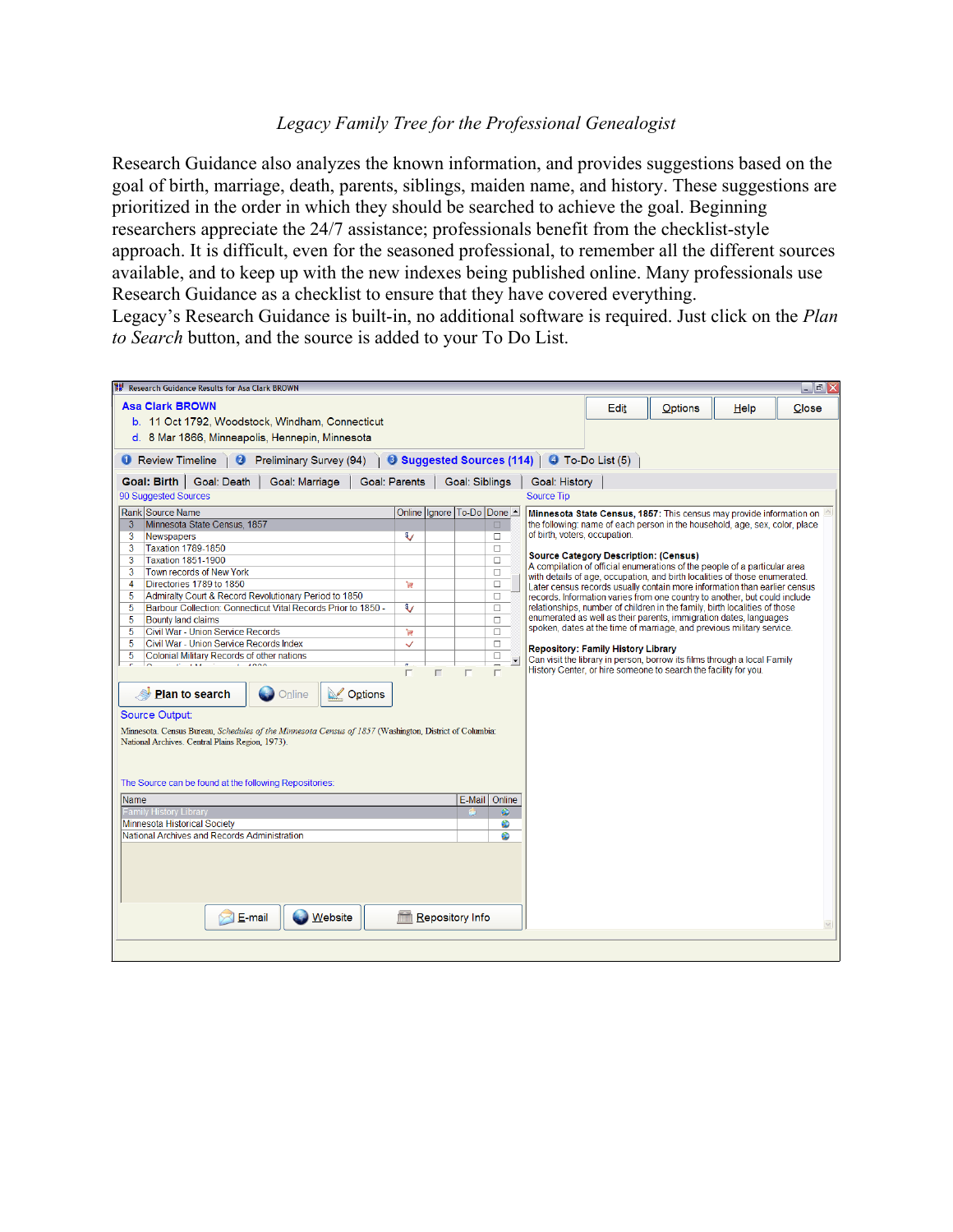# **Planning**

Good research, especially when working with clients, demands that you keep a log of research performed. The log reminds researchers what they have already looked at, contains bibliographical information about the sources searched, and records the results.

Legacy's **To Do List** acts as a Research Log *and* as a To Do List. The tasks, which can be linked to each individual or to the family in general, can be filtered by category, location, status (open/closed), type (research, correspondence, other), and priority. The log or To Do List can be printed at any time – before the trip to the FHL, or at the request of the client. They can be printed by individual, group of individuals, or by repository. Valuable time and planning is saved when you can hand the list off to one of your record look-up consultants, or perform the research yourself.

### **Better analysis**

Legacy's **Chronology View** is the software's most powerful tool. Viewing an ancestor's life in chronological order opens new doors and possibilities because of the different perspective. A timeline can suggest obvious errors, such as an improbable age at marriage (129 when it should have been 29). Or if it displayed several children all born within the same year, it can infer that you might have researched and combined two families with similar names, dates, and places. This perspective is difficult to attain by studying a Family Group Record.

Clicking on the *Chronology View* tab automatically gathers all known information about the ancestor – their vital events (birth, christening, marriage, death, burial), their custom events (residence, will proved, census, etc.), the births and deaths of their children and parents, and much more.

Legacy also contains an extensive database of **historical timelines** that can be combined with the individual's timeline. Understanding history in the context of their lives will also suggest new avenues of research that had been overlooked.

You can create your own historical timelines for needed analysis. William McCALL was born in 1780 in the area that would become Washington County, Tennessee. At that time it was in North Carolina. In 1784 it became part of the State of Franklin. Five years later, after Franklin dissolved, it became part of the Western Territory South of the Ohio River. Finally, in 1796, Tennessee became a state. Understanding these jurisdictions is important. To help with your analysis and understanding of the changing boundaries, you can create a timeline which outlines these events. Legacy can incorporate this within William McCALL's timeline and help you see where he fits. For more information, read *See Your Ancestor in History* at http://legacynews.typepad.com/legacy\_news/2006/11/see\_your\_ancest.html

Legacy's feature to display **½ siblings** in the Family View is a significant analysis tool. Asa BROWN's first wife died. They had four children together. His second wife's (Eleanor) first husband also died young, leaving three children. When Asa and Eleanor married, they had several children from their previous marriages. These children all grew up together. But if the analysis of the family is left to studying the two Family Group Records, researchers may not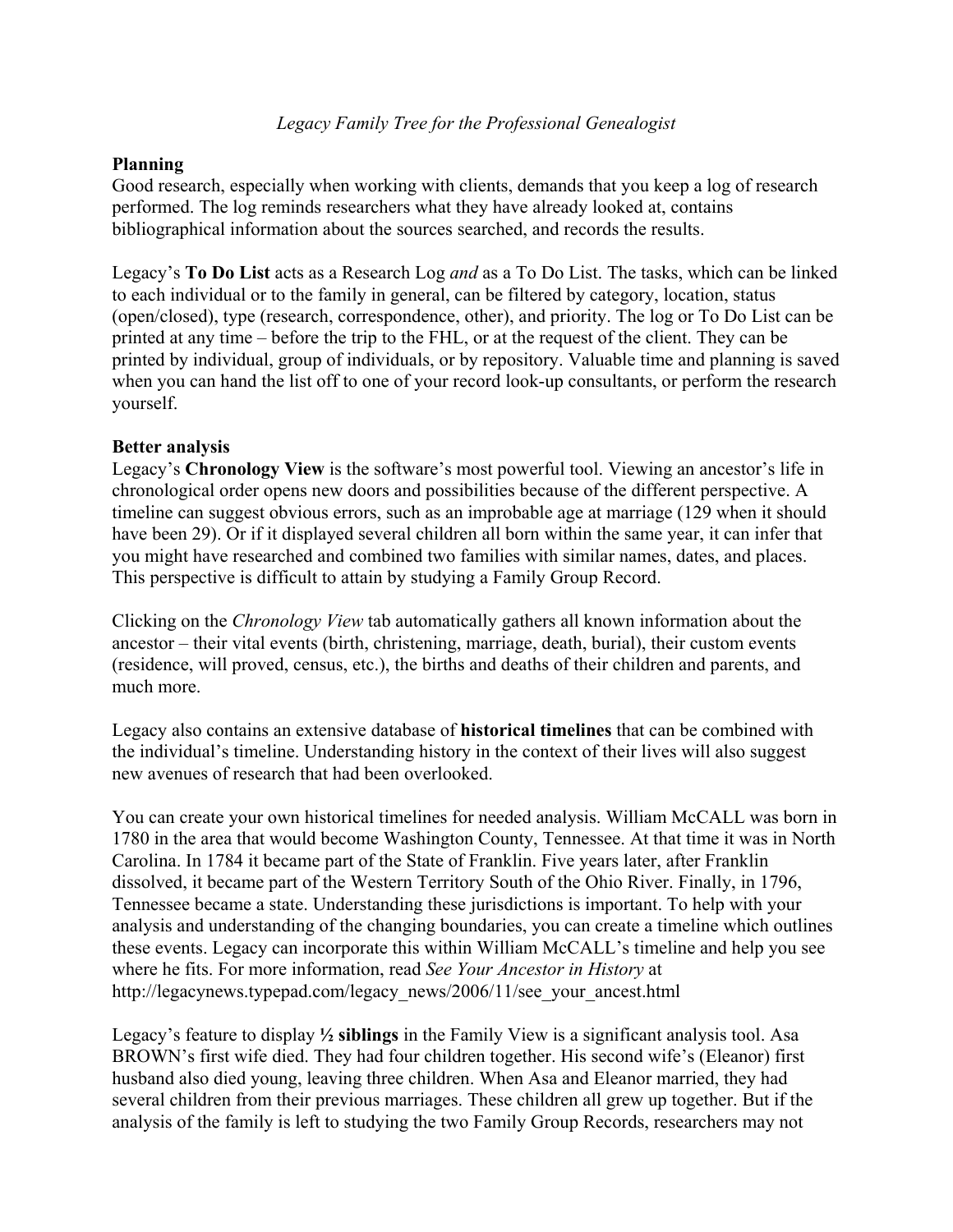quickly pick up on the fact that they should be searching for *all* of these children in the same household. These  $\frac{1}{2}$  siblings appear in the Family View to help your understanding of these relationships.

Professional researchers also understand of the importance of searching for and recording all variations, nicknames, and spellings of the ancestors' names. Not only will Legacy help you record all these variations, but each variation appears as its own entry in the *Index View* and *Name List*. Therefore, searching for Frederick GOAS in the index, who was also known as Fredrick GOAS, Asa GOAZ, Frederick GOAZ, Frederick GOES, Frederick GOEZ, Frederick GOOZ, and Frederick GOZ becomes much easier to locate. All of these variations can be included in your Family Group Record and other reports, including the To Do List. Because of this, you are reminded to search for these variations in databases and indexes.

### **Information retrieval**

One of the most common uses for genealogy software is to search and retrieve information. Legacy has powerful searching and tagging tools to retrieve information. Using the Search tool, questions like the following can be answered:

- Who, in the JOHNSON ancestry, was of age and alive to have be listed in the World War I draft registration cards?
- How do I find ancestors for whom no documentation (sources) exist?
- How do I find ancestors who have missing information?
- **•** Who lived in Hennepin County, Minnesota at any time of their lives?

Once these searches are performed, they can be "tagged". You can tag an individual, or a group of individuals, who have something in common. Thereafter, the list of tagged individuals can easily be retrieved and used for analysis, exporting, or printing. Legacy has nine levels of tags. Each can be assigned its own color and description. Therefore, if you continually refer back to the "females born in Connecticut who migrated to Kansas between 1860 and 1880", you can first search for them, and tag them. This list can be retrieved at any time.

# **Multimedia**

As you gather data and sources, you likely come across and obtain electronic media. Legacy allows you to link images, sounds, or videos to sources, events, locations, repositories, and much more. These types of electronic documents not only serve as an easy reference source when linked to the individual, but they also bring excitement to the client as they can actually see their ancestor's name in an historical record.

Sharing the electronic media with your clients can be challenging. If you share newly-found information with the client via a GEDCOM or even a backup file that they can view on their computer, they will not receive the multimedia. It is simply not supported by the current GEDCOM model. The Family Tree Maker software is the only software that actually embeds the multimedia into the database, thus making it easier to transfer multimedia, however it also greatly increases the size of the database making it difficult to send via email.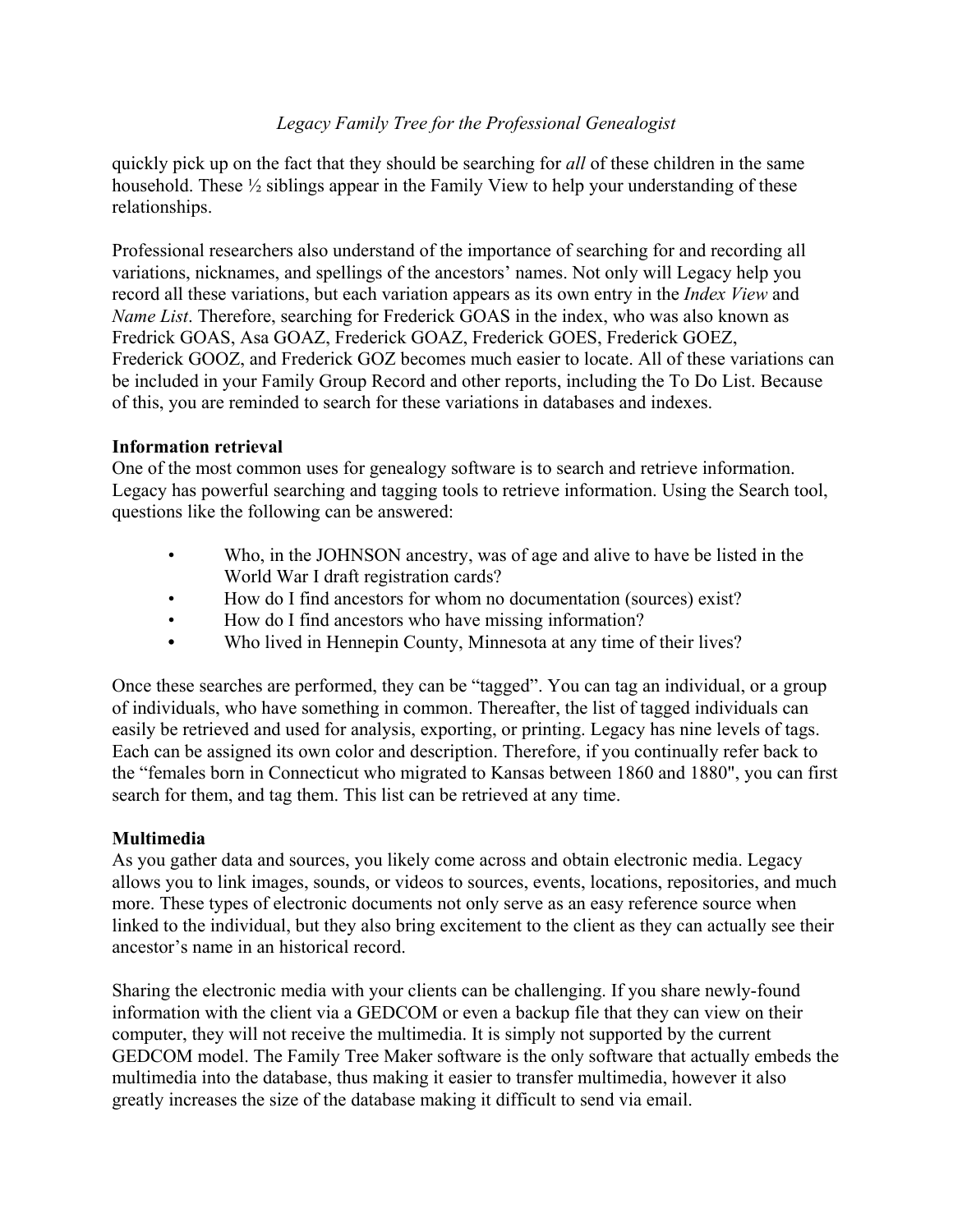Legacy has a solution to both preserve and share multimedia. Its **Backup Multimedia** feature (found within the *Backup* menu) will locate and compress all multimedia that is linked to the current database, into a smaller zipped file. This zipped file can then be shared, along with the GEDCOM or backup, and unzipped on the recipient's computer. Using software without this tool makes it very difficult to identify only the pictures that are linked to the database and share them.

### **Reporting**

Legacy offers several unique reports that are helpful to the professional for either displaying the information, trying to obtain information, or helping the client follow their research report.

**Blank lines** in reports. One of the most challenging tasks when working with new clients, or even when working with our own living relatives, is obtaining information from them that they already know. Asking them to fill out a blank Family Group Record can be an intimidating and difficult experience. Legacy's ability to include blank lines for missing information makes this task achievable.

In any of the book-style reports, on the main screen, select the options in the upper left to insert blank lines for missing names, dates, and places. The resulting report looks similar to the

| <b>Descendants of Asa Clark BROWN</b>                                                                                                                                                                                                                                                                                                                                                                                                                                                                                    |
|--------------------------------------------------------------------------------------------------------------------------------------------------------------------------------------------------------------------------------------------------------------------------------------------------------------------------------------------------------------------------------------------------------------------------------------------------------------------------------------------------------------------------|
| <b>First Generation</b>                                                                                                                                                                                                                                                                                                                                                                                                                                                                                                  |
| 1. Asa Clark BROWN, son of Nathan BROWN and Melly CLARK, was born on 11 Oct 1792 in Woodstock,<br>Windham, Connecticut, died on 8 Mar 1866 in Minneapolis, Hennepin, Minnesota at age 73, and was cremated in<br>/Mar 1866 in Minneapolis, Hennepin, Minnesota. Another name for Asa was Clark BROWN.                                                                                                                                                                                                                    |
|                                                                                                                                                                                                                                                                                                                                                                                                                                                                                                                          |
|                                                                                                                                                                                                                                                                                                                                                                                                                                                                                                                          |
|                                                                                                                                                                                                                                                                                                                                                                                                                                                                                                                          |
| $\frac{1}{\sqrt{1-\frac{1}{\sqrt{1-\frac{1}{\sqrt{1-\frac{1}{\sqrt{1-\frac{1}{\sqrt{1-\frac{1}{\sqrt{1-\frac{1}{\sqrt{1-\frac{1}{\sqrt{1-\frac{1}{\sqrt{1-\frac{1}{\sqrt{1-\frac{1}{\sqrt{1-\frac{1}{\sqrt{1-\frac{1}{\sqrt{1-\frac{1}{\sqrt{1-\frac{1}{\sqrt{1-\frac{1}{\sqrt{1-\frac{1}{\sqrt{1-\frac{1}{\sqrt{1-\frac{1}{\sqrt{1-\frac{1}{\sqrt{1-\frac{1}{\sqrt{1-\frac{1}{\sqrt{1-\frac{1}{\sqrt{1-\frac{1}{\sqrt{1-\frac{1$                                                                                        |
| Children from this marriage were:                                                                                                                                                                                                                                                                                                                                                                                                                                                                                        |
| 2 M<br>$\frac{1}{\sqrt{1-\frac{1}{2}}}\int$ died $\frac{1}{\sqrt{1-\frac{1}{2}}}\int$ in $\frac{1}{\sqrt{1-\frac{1}{2}}}\int$ and was<br>buried $1$ $1$ $\overline{1}$ in $\overline{2}$ $\overline{2}$ $\overline{2}$ $\overline{2}$ $\overline{2}$ $\overline{2}$ $\overline{2}$ $\overline{2}$ $\overline{2}$ $\overline{2}$ $\overline{2}$ $\overline{2}$ $\overline{2}$ $\overline{2}$ $\overline{2}$ $\overline{2}$ $\overline{2}$ $\overline{2}$ $\overline{2}$ $\overline{2}$ $\overline{2}$ $\overline{$        |
| $+3$ M<br>, Pennsylvania, died on 5 May 1897 in Fairfield, Clay, Nebraska about age 80,<br>and was buried on 6 May 1897 in Fairfield, Clay, Nebraska.                                                                                                                                                                                                                                                                                                                                                                    |
| iii. $\frac{\text{BROWN was born about}}{\text{buried}} \cdot \frac{1}{\text{bared}} \cdot \frac{1}{\text{bared}} \cdot \frac{1}{\text{bared}} \cdot \frac{1}{\text{bared}} \cdot \frac{1}{\text{bared}} \cdot \frac{1}{\text{bared}} \cdot \frac{1}{\text{bared}} \cdot \frac{1}{\text{bared}} \cdot \frac{1}{\text{bared}} \cdot \frac{1}{\text{bared}} \cdot \frac{1}{\text{bared}} \cdot \frac{1}{\text{bared}} \cdot \frac{1}{\text{bared}} \cdot \frac{1}{\text{bared}} \cdot \frac{1}{\text{bared}} \cdot$<br>4 M |
| iv. Reverend Lorenzo D. BROWN was born on 9 Jul 1822 in Tionesta, Venango,<br>$+5M$<br>Pennsylvania, died on 14 Jan 1918 in Minneapolis, Hennepin, Minnesota at age 95, and was<br>buried on 16 Jan 1918 in Minneapolis, Hennepin, Minnesota.                                                                                                                                                                                                                                                                            |
| Asa next married Eleanor HUFFMAN on 8 Mar 1832 in Tionesta, Venango, Pennsylvania. Eleanor was<br>born on 11 Jan 1803 in Kingston, Frontenac, Ontario, Canada, died on 3 Jun 1874 in Saint Cloud, Stearns,                                                                                                                                                                                                                                                                                                               |

following:

With a report like this, the client/relative knows *exactly* what information you lack and can easily return it. This kind of a report can also help you solicit the return of an old client by suggesting that there is more that can be done to complete an ancestral family's information.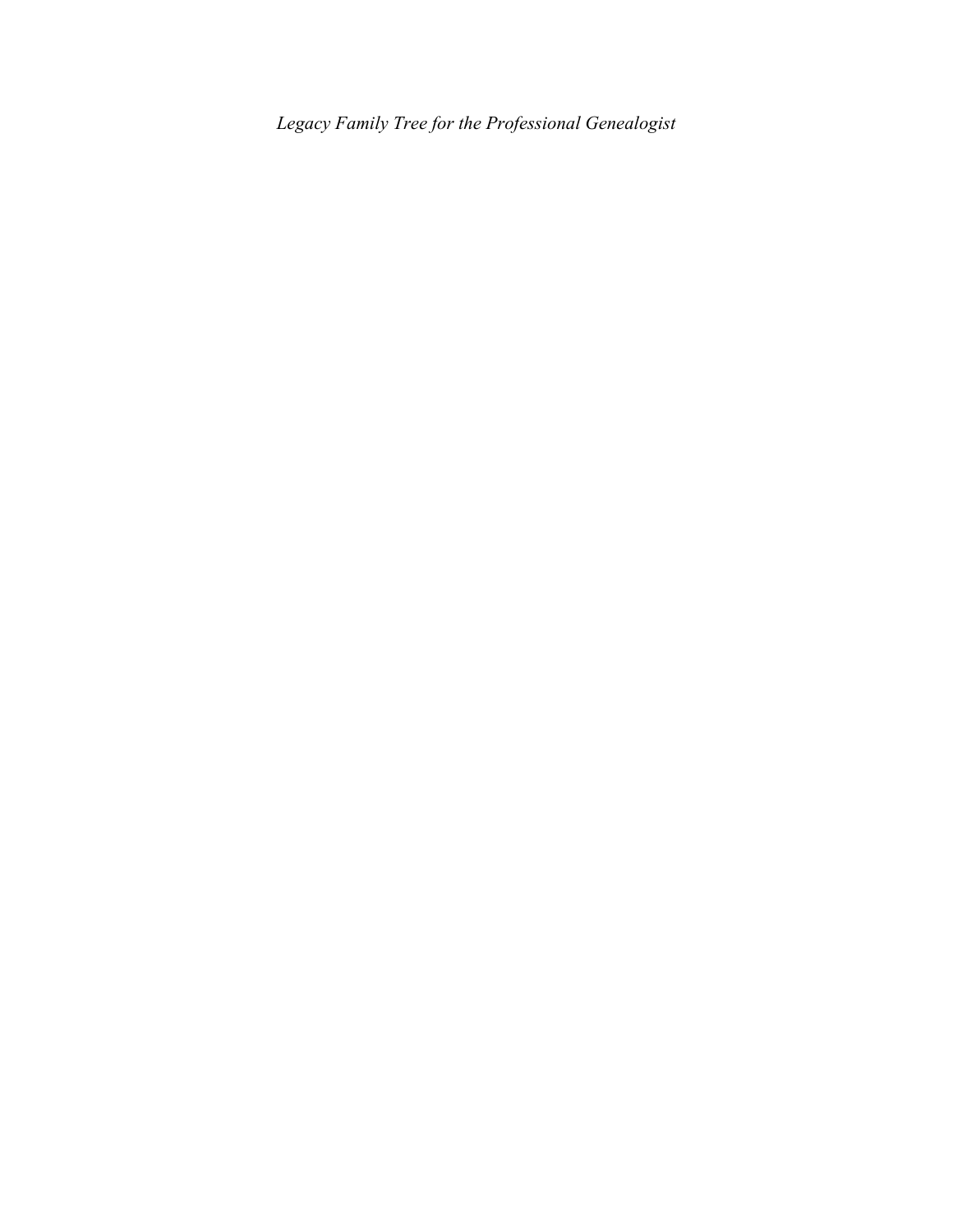Charts can help the client visualize and understand their relationship to the ancestor about whom you are reporting. In the following example, Hugh DAYTON, is the client. (Yes, he's deceased, but we're pretending here.) You, the researcher, are reporting on his great-grandmother, Eleanor HUFFMAN.

Legacy can color specific boxes on pedigree charts to help the relationship stand out. The client can now easily understand their relationship to whom you are writing.